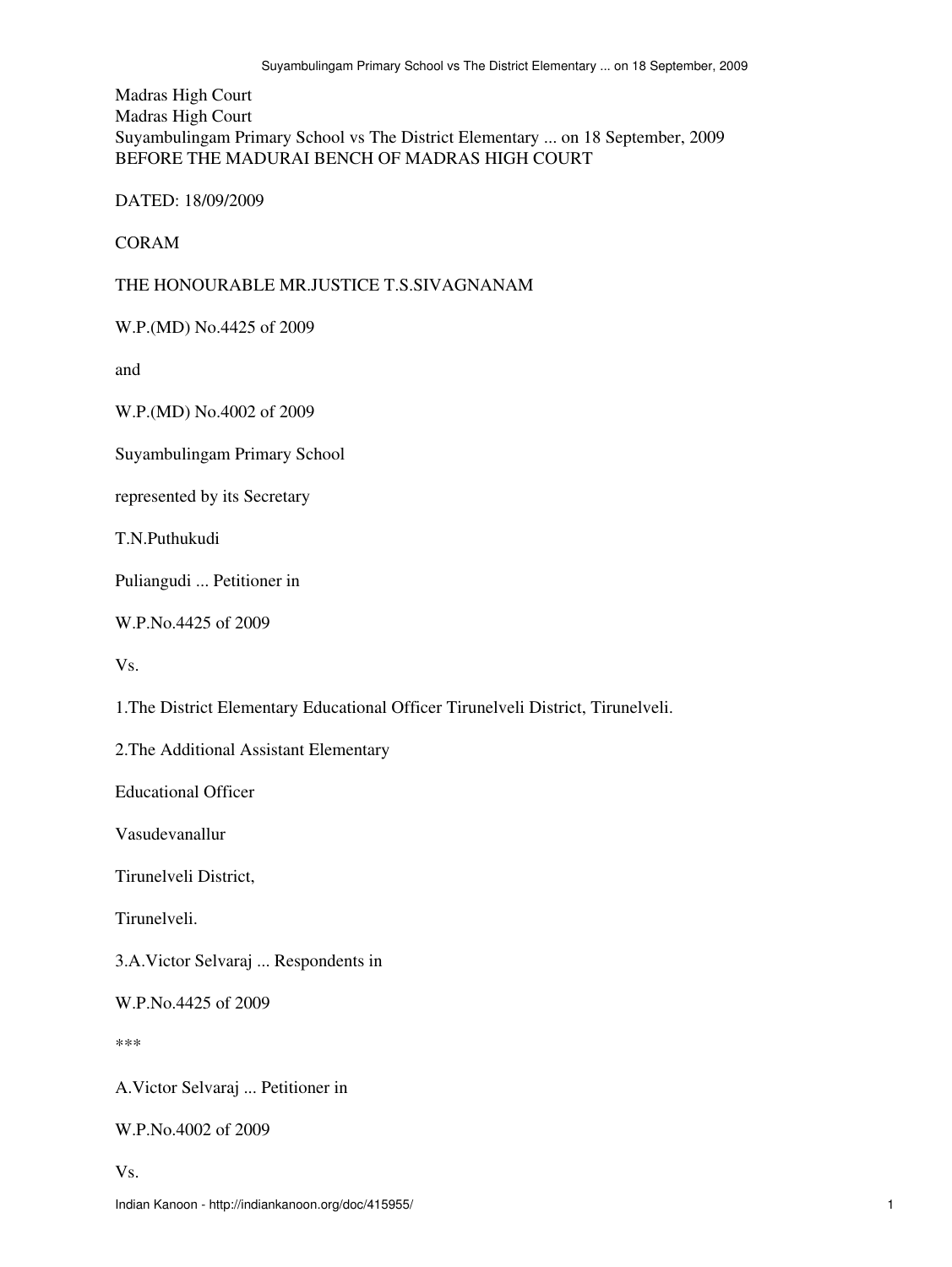1.The State Information Commission,

No.378, Anna Salai,

Deynampet, Chennai-18.

2.The Chief Public Information Officer/

District Elementary Educational Officer,

Tirunelveli District, Tirunelveli.

3.The Public Information Officer/

Assistant Elementary Educational Officer,

Vasudevanallur,

Tirunelveli District.

4.The Correspondent,

Suyambulingam Elementary School,

T.N.Pudugudi, Puliangudi,

Tirunelveli District. ... Respondents in W.P.No.4002 of 2009

Prayer in W.P.No.4425/09

Petition filed under Article 226 of the Constitution of India for issuance of a Writ of Certiorarified Mandamus to call for the records pertaining to the impugned order of the second respondent passed in Na.Ka.No.1000 B2/2008 dated 29.05.2009 and quash the same as illegal, unjust and arbitrary.

Prayer in W.P.No.4002/09

Petition filed under Article 226 of the Constitution of India for issuance of a Writ of Mandamus to direct the first respondent to take necessary action against the third respondent in pursuance to the petitioner's appeal dated 10.02.2009 under the Right to Information Act 2005 and consequently directing the 3rd and 4th respondents to furnish all the details forthwith as required by the petitioner in his application dated 24.11.2008.

W.P.No.4425/09

!For Petitioner ... Mr.Veera.Kathiravan

^For Respondents

R-1 & R-2 ... Mr.D.Gandhiraj

Government Advocate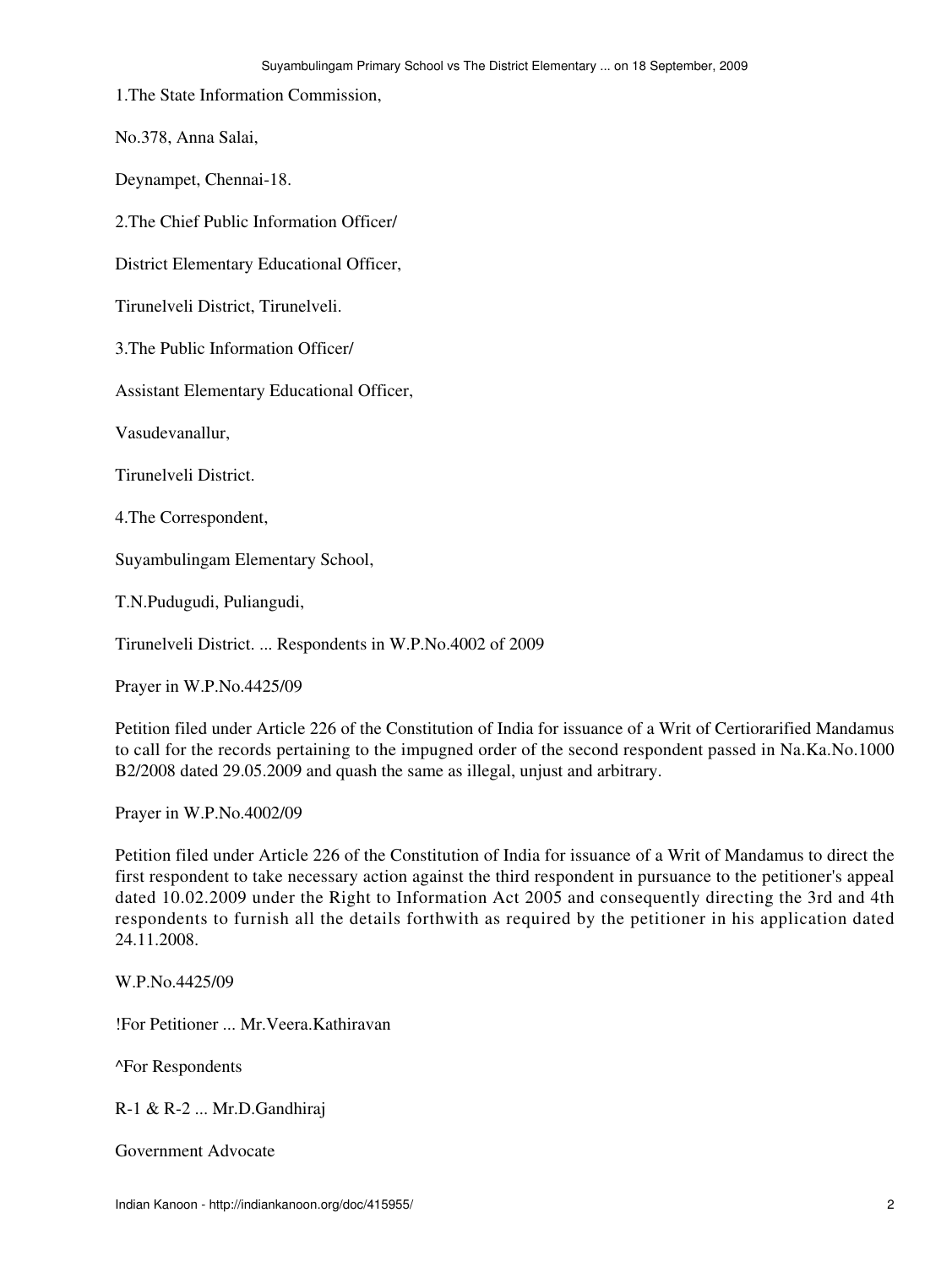R-3 ... Mr.J.ParekhKumar

W.P.No.4002/09

For Petitioner ... Mr.J.ParekhKumar

For Respondents

R-1 to R-3 ... Mr.Pala Ramasamy

Special Government Pleader

R-4 ... Mr.M.S.Velusamy

:ORDER

The petitioner in W.P.No.4425 of 2009 is the fourth respondent in W.P.No.4002 of 2009 and the third respondent in W.P.No.4425 of 2009 is the Writ Petitioner in W.P.No.4002 of 2009. Since the issue involved in these Writ Petitions are identical, they are taken together for final disposal with the consent of all the parties.

2.The order impugned in W.P.No.4425 of 2009 is an order passed by the second respondent, namely, the Additional Assistant Elementary Educational Officer. The second respondent informed the petitioner's School that they are required to furnish the information sought for by third respondent before 04.06.2009 and the School was directed to furnish the same and submit a report to the second respondent.

3.The prayer in W.P.No.4002 of 2009 is to direct the first respondent, the State Information Commission under Right to Information Act 2005 (hereinafter referred to as 'the Act') to take necessary action against the third respondent namely the Public Information Officer in pursuance to the petitioner's appeal dated 10.02.2009 under the provisions of the Right to Information Act 2005 and consequently direct the third and fourth respondents to furnish all details as required by him in his application dated 24.11.2008.

4.The grievance of the petitioner's School is that the order passed by the second respondent is without jurisdiction, since the petitioner School cannot be compelled to furnish information, which they are not required to furnish under Section 8 of the Act. It is further submitted by the Petitioner's School that the third respondent has unnecessarily filed Writ Petitions, sent representations to higher officials and has violated the provisions of the Act. They would further submit that the third respondent is none other than the husband of one Smt.Arunodhaya Selvi, who is working as an Assistant Teacher in the petitioner's School.

5.In view of the ground raised it is submitted by the learned counsel for the petitioner that the second respondent cannot compel the petitioner to disclose certain information, which they are not bound to disclose in terms of Section 8 of the Act. It has become necessary to decide as to whether this order is in accordance with the provisions of the Act.

6.A perusal of the impugned order dated 29.05.2009 reveals that it has been passed in pursuant to a direction issued by the State Information Commission on 29.05.2009. The State Information Commission by the said order has stated that a copy of the representation dated 10.02.2009 received from the third respondent is forwarded to the Public Information Officer, Office of the Assistant Elementary Educational Office, Vasudevanallur, Tirunelveli District and he is directed to supply the information to the petitioner before 04.06.2009 and report. A further warning has also been issued that if information is not furnished before 04.06.2009, the Public Information Officer has to appear in person before the Commission on 08.06.2009 at 02.30 p.m. This direction has been communicated to the third respondent as well as the second respondent,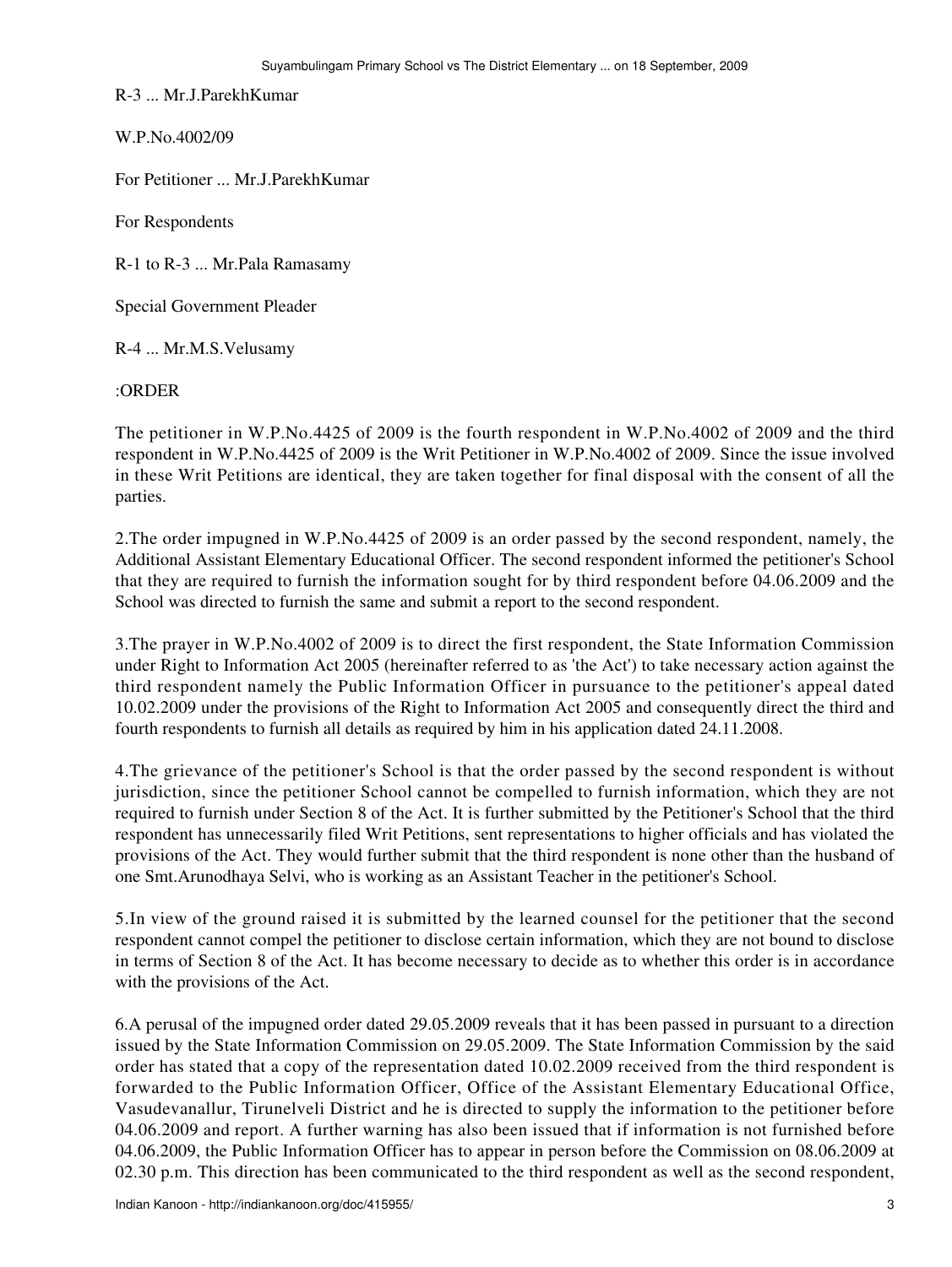however, it has not been forwarded to the petitioner School. Thus based on such direction issued by the State Information Commission, the impugned order has been passed. The learned counsel for the petitioner would submit that the State Information Commission has no jurisdiction to issue such a direction to compel a Public Information Commission to reveal certain details, dehors the provisions of the Act. In view of the said stand taken, it has now become necessary to decide as to whether such direction is in accordance with law.

7.The third respondent herein, has filed W.P.No.4002 of 2009 to take necessary action against the third respondent School based on the petitioner's appeal dated 10.02.2009. In fact, the petitioner's appeal had been taken on file and an order has also been passed on 27.05.2009 by the State Information Commission and consequential orders have also been passed by the Public Information Officer, which is impugned in W.P.No.4425 of 2009. Therefore, it is to be noted that the petitioner in W.P.No.4002 of 2009 has initiated simultaneous proceedings both before the State Information Commission as well as before this Court.

8.It is to be noted that originally the petitioner in W.P.No.4002 of 2009 had sought for certain information and thereafter, the second respondent by order dated 09.12.2008 has furnished the information. The grievance of the petitioner is that such information is not full compliance of his request. Therefore, he has preferred an appeal to the State Information Commission.

9.In such circumstances, it is to be seen as to how the State Information Commission should proceed with the matter based on an appeal filed by the petitioner in W.P.No.4002 of 2009. In terms of Section 19 of the Act any person, who does not receive a decision within the time specified in Section 7(1) or (3) or (3) (a) or is aggrieved by any decision of the Central Public Information Officer or State Public Information Officer may within 30 days from the date of expiry of that period or from receipt of the such decision prefer an appeal to such Officer, who is a senior in rank to the Central Public Information Officer or State Information Officer is the case may be. Proviso to Sub Rule (1) state that the said Officer may admit the appeal after the expiry of 30 days if he or she is satisfied that the appellant was prevented by sufficient cause from filing the appeal in time. In terms of Sub Clause (3), a second appeal against the decision under Sub Section (1) shall lie within 90 days from the date on which the decision should have been made or was actually received before the Central Information Commission or State Information Commission. In terms of Sub-Section 4, if the decision of the Central Public Information Officer or the State Public Information Officer against which an appeal is preferred relates to information or a third party. The Central Information Commission or State Information Commission shall give a reasonable opportunity of being heard to that third party. In terms of Sub-Section 5, the onus to prove that the denial of a request is justified is on the person, who denies the request. In terms of Sub Section 6, an appeal shall be disposed of within 30 days or within such extended period of not exceeding total of 45 days. In terms of Sub-Section 9, the Commission shall give notice of its decision including any right of appeal to the petitioner and the Public Authority. In terms of Section 10, the Commission shall decide the appeal in accordance with such procedure as may be prescribed.

10.In exercise of the powers conferred under Section 27(e) and (f) of the Act, the Central Information Commission Appeal procedure Rules 2005 (hereinafter referred to as 'the Rules') has been enacted. The Rules 5, 6 and 7 would be relevant for the purpose of this case. In terms of Rule 5, a procedure has been stipulated for the purpose of deciding an appeal. Rule 6 deals with service of notice by Commission and Rule 7 deals with personal presence of the appellant or complainant. In view of the said procedure contemplated, the Commission herein, the Public Information Officer, who decided the first appeal or such person against whom a complaint is made, hear the third party and receive evidence on affidavit from the Information Commission, who decided the first appeal from the person against whom the complaint lies or the third party. The mode of services has also been contemplated. It is only thereafter the procedure under Rule 7 is to be complied with for enforcing personal appearance for the appellant or the complainant.

11.In this background, if the order passed by the State Information Commission is perused, it is totally in violation of the procedure stipulated under the Rules. In fact, the third party in the case has not been given any notice and the Public Information Officer has not been heard in the matter but a direction has been issued to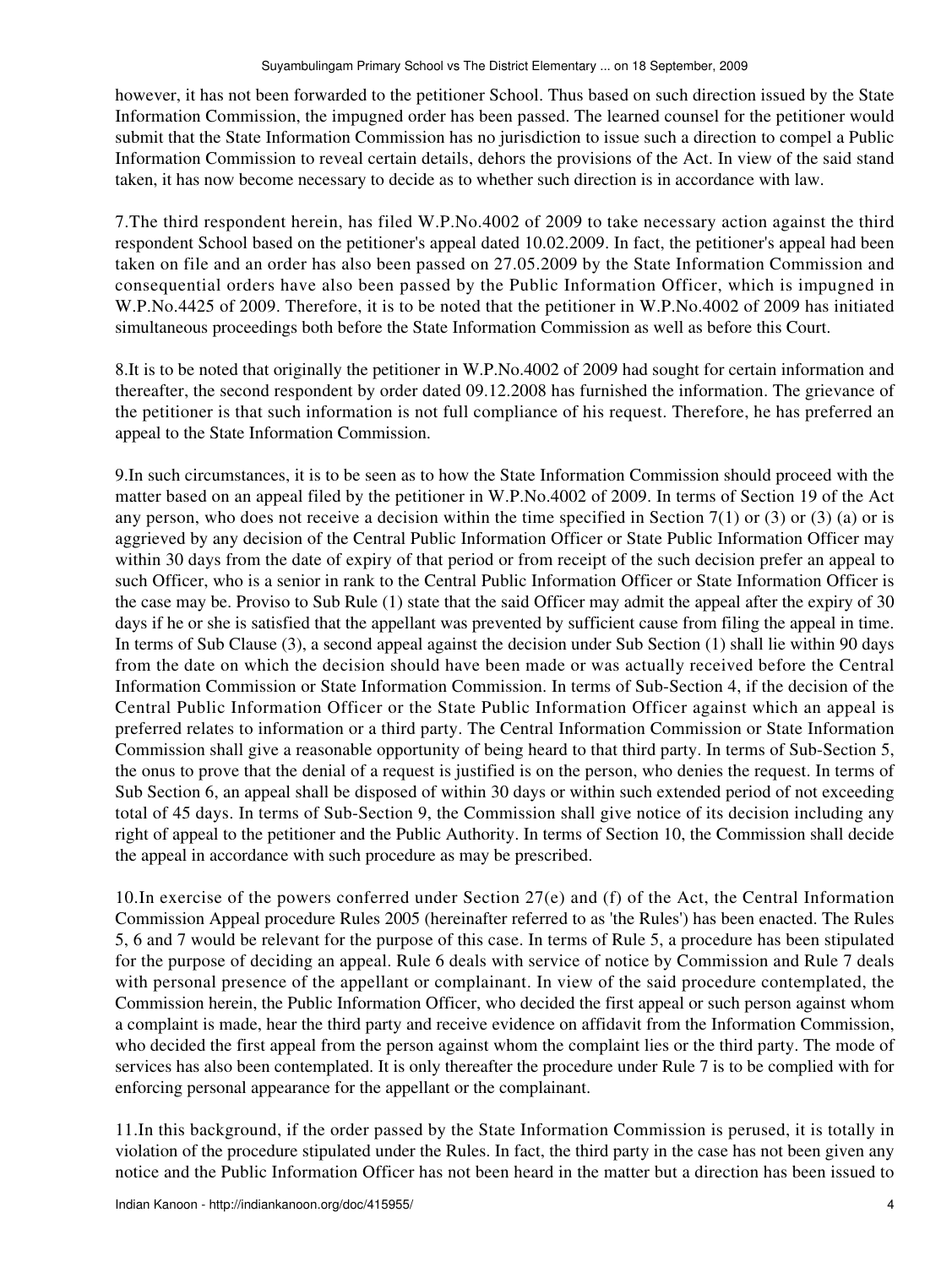furnish the information and report before the State Information Commission with the further direction that if he fails to furnish the information within the cut of date, he has to appear in person. The procedure adopted is contrary to the rules and therefore the same is illegal.

12.In view of the said order being illegal, the consequential proceedings issued by the Additional Assistant Elementary Educational Officer, namely, the second respondent, dated 29.05.2009, is also illegal and the same is quashed. Accordingly W.P.No.4425 of 2009 is allowed. However, it is open to the State Information Commission to proceed further in case 3561/2009 in accordance with law after hearing the parties.

13.Insofar as W.P.No.4002 of 2009 is concerned, it is to be noted that the petitioner after having invoked the remedy under the provisions of the Act by filing an appeal before the State Information Commission has parallely resorted to filing the present Writ Petition with the aforesaid prayer.

14.The learned Government Advocate by relying upon the counter affidavit would submit that the petitioner has no locus standi to demand such information and the petitioner's wife is in the habit of making complaints against the Management and unnecessarily interfering in the administration of the School. It is further submitted that all the information sought for has been furnished to the petitioner and the Writ Petition is the sheer abuse of law and intended to cause hindrance and hardship both to the Department as well as the School.

15.In my view the petitioner cannot be allowed to invoke such parallel remedies especially, when he has availed the statutory appeal remedy available under the Act. In view of the same, W.P.No.4002 of 2009 fails and accordingly the same is dismissed. No costs. Consequently connected Miscellaneous Petition is also closed.

RR

To

1.The District Elementary Educational Officer Tirunelveli District, Tirunelveli.

2.The Additional Assistant Elementary

Educational Officer

Vasudevanallur

Tirunelveli District,

Tirunelveli.

3.The State Information Commission,

No.378, Anna Salai,

Deynampet, Chennai-18.

4.The Chief Public Information Officer/

District Elementary Educational Officer,

Tirunelveli District, Tirunelveli.